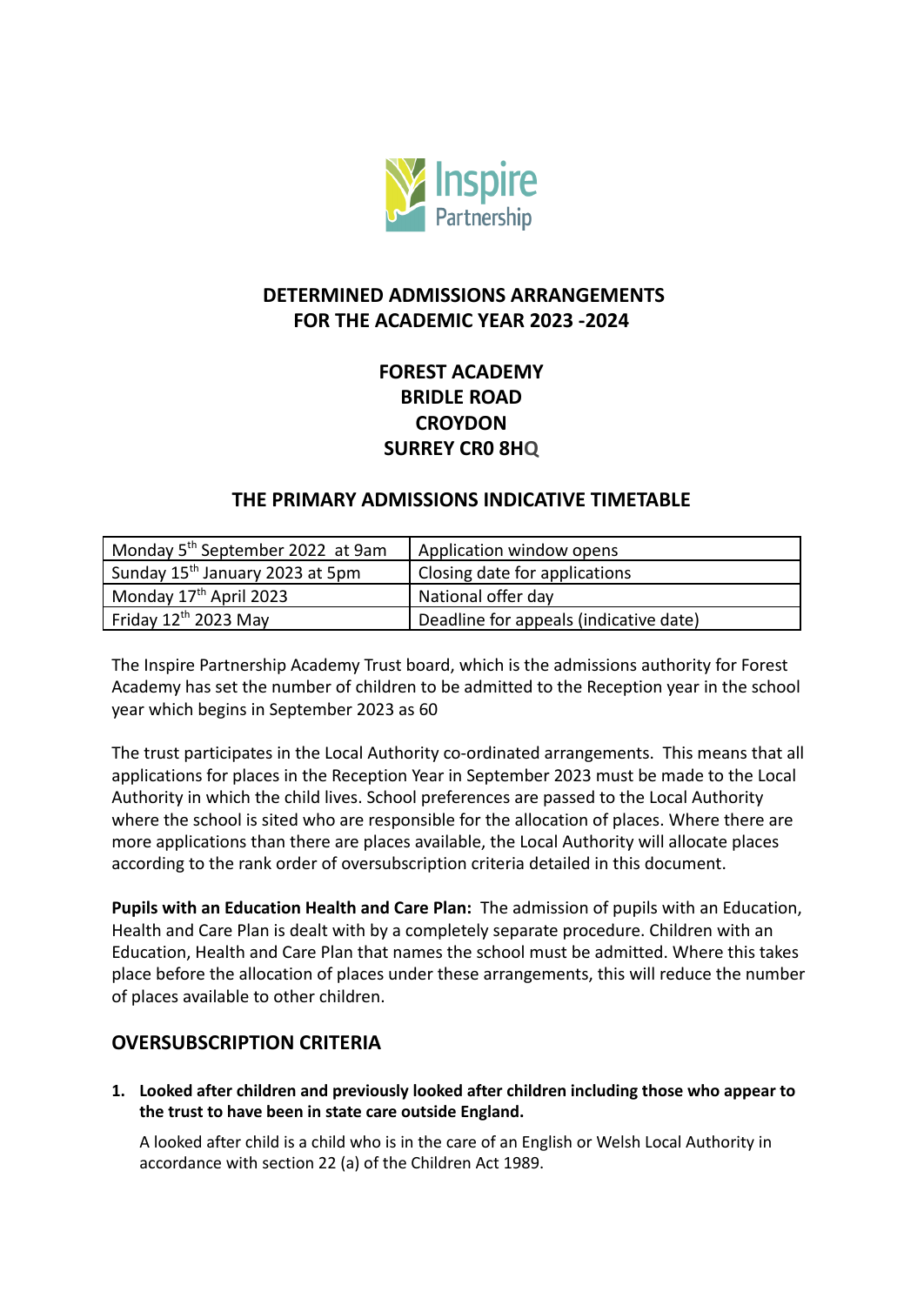Those children who have been adopted or become subject to child arrangements or a special guardianship order immediately after having been looked after.

A child is regarded as having been in state care in a place outside of England if they were accommodated by a public authority, a religious organisation or any other provider of care whose sole purpose is to benefit society.

#### **2. Children with a chronic medical or social care need for a particular school.**

This may also apply to an immediate family member. The application must be supported by a letter written by a professional such as a qualified medical practitioner, setting out the reasons why the school is the only one that can meet the child's needs and the implications for the child if they are not offered a place at the school.

*NB. Work commitments and childcare arrangements are not considered as being a chronic medical or social care need.*

#### **3. Children with a sibling living at the same address who is already attending the school at the time of the child's admission.**

Sibling means a full, half, step, adopted or foster brother or sister. This does not include siblings who attend a school's nursery provision.

#### **4. Distance**

Priority will be given to pupils living nearest to the school as measured in a straight line using Croydon Council's distance criteria (please see notes at the end of these arrangements for details)

#### **Tiebreaker**

Distance will be used as a tiebreaker for each oversubscription criterion. Where distance is the same for two or more applicants, random allocation will be used, which will be independently verified.

#### **APPLICATION PROCESS**

All applications for places must be made on the Common Application Form (CAF) to the Local Authority in which the child lives by Sunday 15 January 2023. The form is available on the relevant Local Authority website

Schools within the Inspire Partnership Academy Trust do not require a supplementary information form

#### **LATE APPLICATIONS**

Parents and carers are encouraged to ensure that their application is received on time. Any late applications will be dealt with in accordance with the Local Authority's Co-ordinated Admissions Scheme for late applications

## **ADMISSION OF CHILDREN ATTENDING THE SCHOOL'S NURSERY PROVISION**

There is no automatic admission into Reception year for children attending any school's nursery provision. Parents and carers must apply separately for a place in Reception year.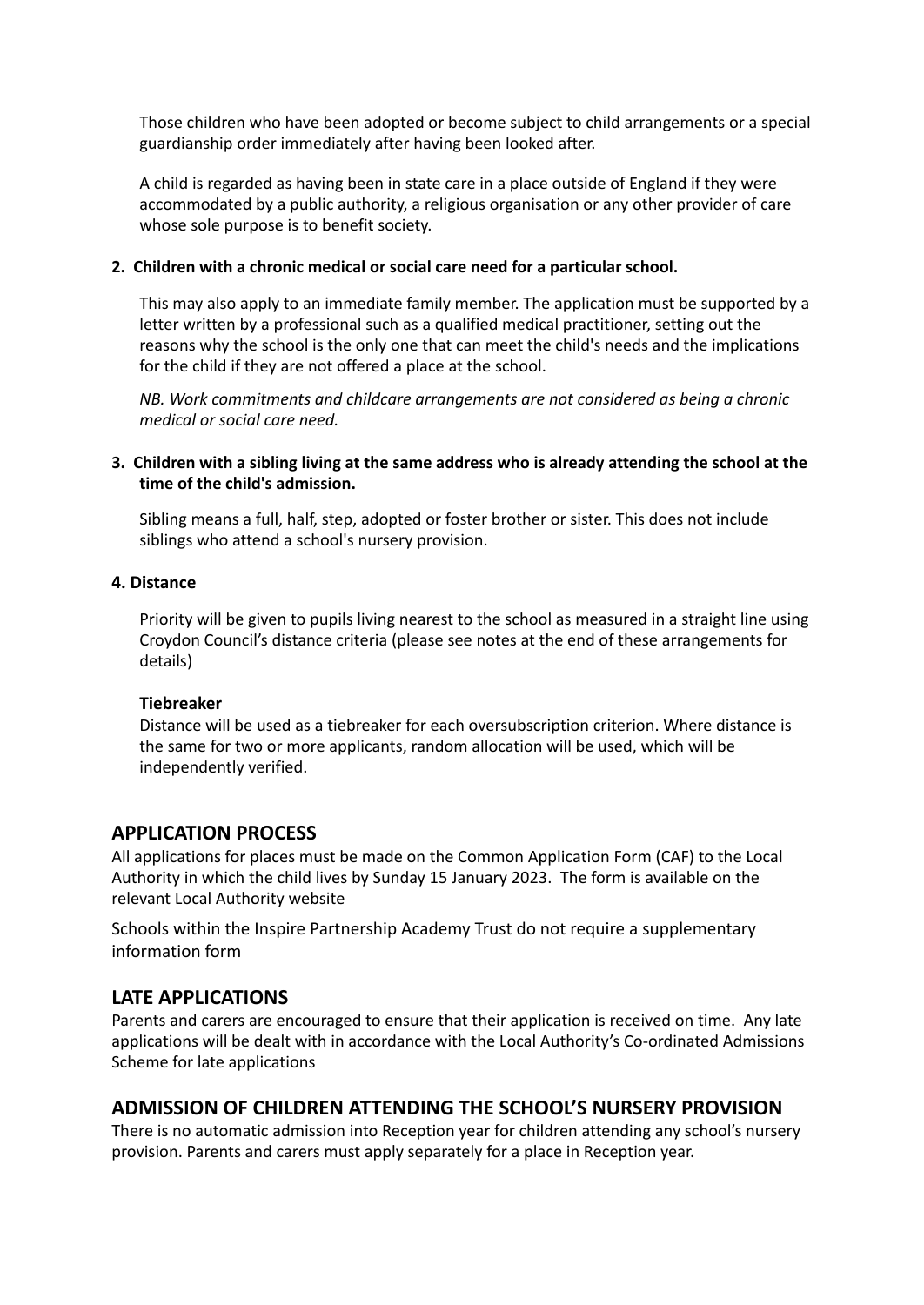# **ADMISSION OF CHILDREN BELOW COMPULSORY SCHOOL AGE AND DEFERRED ENTRY**

Schools are required to provide for the admission of all children in the September following their fourth birthday. Parents/carers have the following options where a place has been offered to a child at the school.

The parent/carer can decide either:

a) That the child starts school full-time in the September following their fourth birthday with their natural academic cohort; or

b) To defer the date their child is admitted to the school until later in the school year but not beyond the point at which they reach compulsory school age and not beyond the beginning of the final term of the school year; or

c) That the child starts school on a part-time basis until later in the school year but not beyond the point at which they reach compulsory school age.

## **ADMISSION OF CHILDREN OUTSIDE THEIR NORMAL AGE GROUP INCLUDING REQUESTING A DELAYED RECEPTION YEAR START FOR SUMMER BORN CHILDREN**

Parents may request that their child is exceptionally admitted outside their normal age group. The school's headteacher will decide whether or not the individual child's circumstances make this appropriate on educational grounds.

All requests to educate a child outside their normal year group should include written explanation of why this is necessary and, where applicable, evidence of the child's circumstances from a relevant professional, detailing the child's educational need which makes education outside the normal age group necessary. Decisions, made in the best interest of the child, will take account of the following:

- Parent/carer views
- Information relating to the child's academic, social and emotional development, where relevant.
- Medical history and the views of a medical professional.
- Any previous history of being educated outside of their normal age group.
- If a child may have naturally fallen into a lower age if the child has not been born prematurely.
- Views of the head teacher.

Applications for admittance outside age range should be made in the year in which children of that age would normally start in Reception year

Parents/carers are encouraged to speak to the school about their request prior to submitting a formal application for a place. Application should then be made in the usual way via the home Local Authority with the request for out of age group admission included.

Parents/carers have a right to an independent appeal if they are refused a place at the school but do not have that right of appeal if the place is not in their preferred year group. Parents/carers may however appeal through the school's complaint procedure if they so wish.

## **WAITING LISTS**

If a place is not offered because the school is oversubscribed, the child's name will be placed on a waiting list. The list will be in the descending hierarchical order of the categories in the oversubscription criteria. The list for the year group will be held until 31<sup>st</sup> December.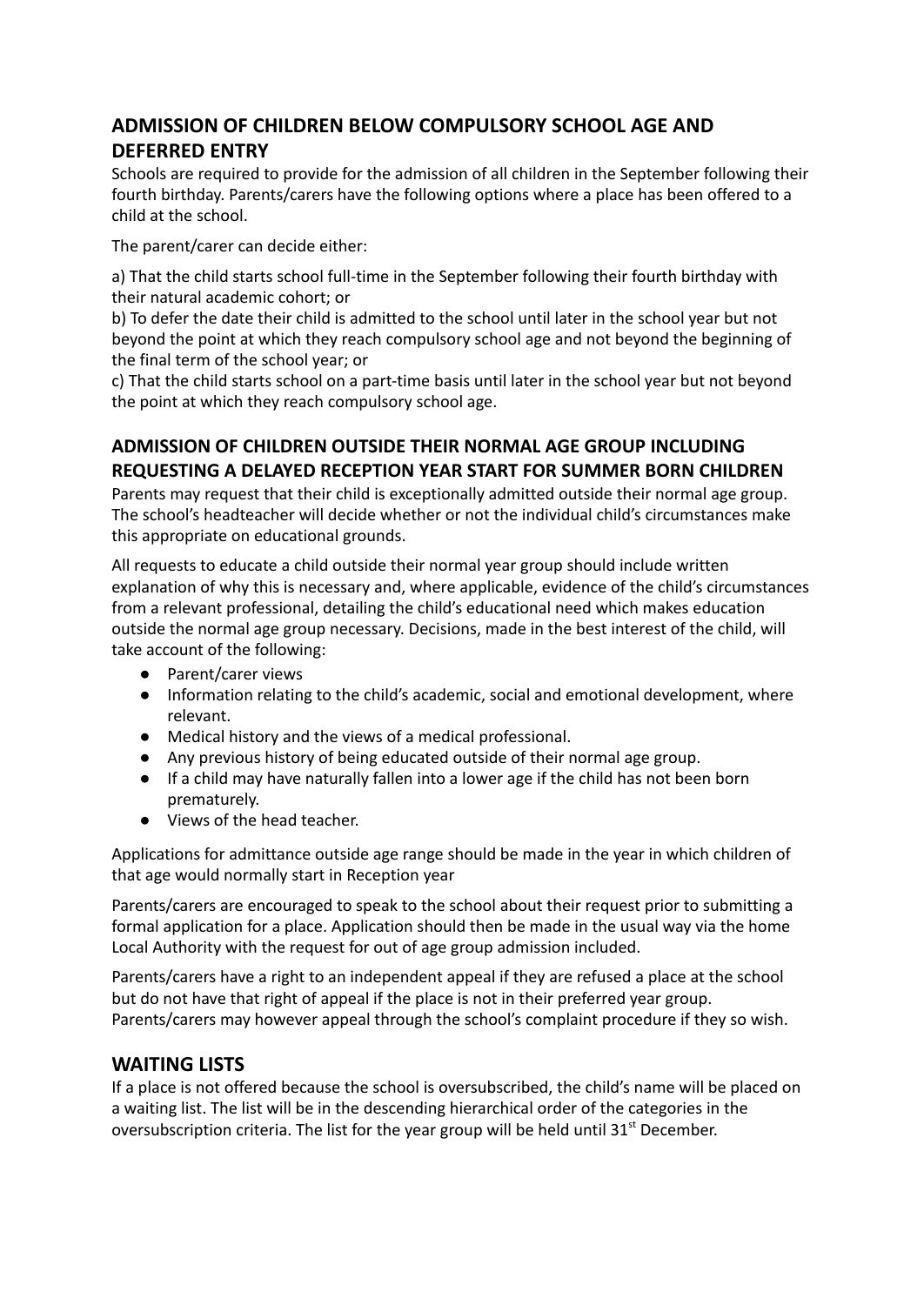If a place is offered and declined the child's name will be removed from the waiting list. Parents/carers who wish their child's name to remain on a waiting list beyond this time are requested to contact the school in writing by the end of December.

It should be noted that no matter how long a child's name has been on the waiting list, his or her position on the list may change if the school adds a child's name to the list, which has a higher priority according to the oversubscription criteria. The school is also under a duty to admit children who are presented for admission under the Local Authority's 'Fair Access Protocol'. These children must take precedence over any children already on the waiting list.

## **MULTIPLE BIRTHS**

The statutory maximum number of pupils in a class in Reception Year to Year 2 is 30. However, regulations set out categories of children who will be regarded as "excepted pupils" not counting towards the class size and can therefore be admitted. Twins and siblings of a higher multiple birth will be "excepted pupils" where one or more of them achieves a place under the oversubscription criteria set out above, but their twin or sibling(s) of a higher multiple birth does not. In these cases, the twin, or sibling(s) of a higher multiple birth, will be admitted over the PAN.

## **IN YEAR ADMISSIONS**

In-year applications are those applications made at any point other than the normal September point of entry to Reception year, for example because a child is new to the area, has not previously been in school, or a transfer from another school is sought.

Changing schools can be disruptive and may not be in a child's best interests. We would always recommend that before requesting a transfer, parents/carers discuss their reasons with senior staff at their child's current school. They will usually be happy to discuss any concerns and help to resolve any issues.

All applications for in year admission should be made to Croydon Local Authority who will coordinate in-year admissions on the school's behalf.

# **FAIR ACCESS PROTOCOL**

The School is committed to taking a fair and reasonable proportion of children who are vulnerable and/or hard to place, as identified in the locally agreed Fair Access Protocol. Accordingly, outside the normal admissions round, the Trust Board will admit a child for whom a place is requested under the Fair Access Protocol agreed for that school year, even where this will result in the PAN being exceeded. It should be noted that these children take precedence over any children already or the waiting list or with pending appeals.

## **RIGHT OF APPEAL**

Other than where a place has been offered at the school but not in the preferred year group, parents have a statutory right of appeal against the refusal of a place for which they have applied. Any appeal must be made in writing stating the reason for the appeal. Firm information about the deadline for appeals will be published on the school website no later than 28<sup>th</sup> February 2023.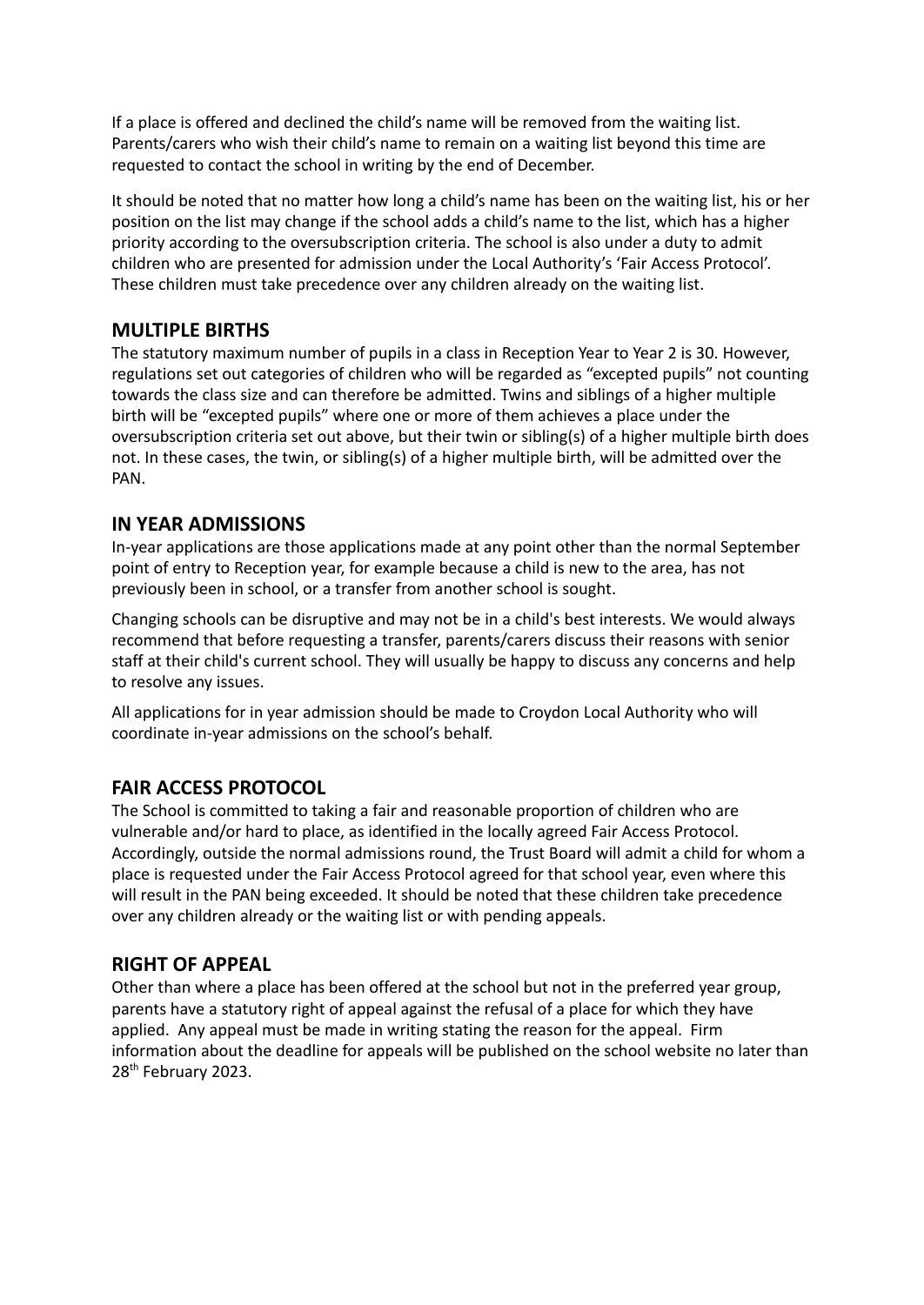#### **DISTANCE NOTES**

'Home' is defined as the address where the child normally resides Monday to Friday as their only or principal residence.

Addresses involving child-minding (professional or relatives) are excluded. There have been occasions when parents/carers have tried to use false addresses to obtain a place at a school. To prevent this happening, Croydon Council undertakes checks using an address verification tool called Datatank. If after these checks have taken place we cannot be satisfied that the address is the parent and child's normal place of residence, the parent/carer will be asked to provide further proof of their home address. In this instance two forms of address verification will be required: a solicitor's letter confirming completion of contract or a tenancy agreement along with a recent utility bill in the applicant's name.

If the parent/carer is found to have used a false address or deliberately provided misleading information to obtain a school place, the offer will be withdrawn

Should there be doubts about the address to be used, parents/carers may be asked to provide evidence concerning the child's normal place of residence. This could include a court order stating where the child should live during the course of the week. The local authority would expect that the parent/carer with whom the child is normally resident receives the child benefit for the child. If the residence is split equally between both parents, the home address may be determined to be the address where the child is registered with the doctor.This may be used to determine the normal place of residence for the purpose of measuring the home to school distance.

If parents/carers have more than one property they may be required to provide proof of the normal place of residence for the child.

#### **The processing of applications outside England for admission to school within the normal admissions rounds (excluding Crown servants)**

Applications with an address outside England can only be accepted for processing when this local authority is satisfied that there is evidence of a link to an address in its area and that the child will be resident at that address on or before the date of admission (i.e.start of September). Such evidence must include:

Booked travel tickets and End of lease/notice to tenants in Croydon property or Start of employment contract in the Croydon area or End of employment contract abroad

The address outside England will apply until such time as there is evidence of a child's return to the linked address. In the event that a family does not return to the linked address provided by the start of September, this local authority will withdraw the application submitted and any offer made.